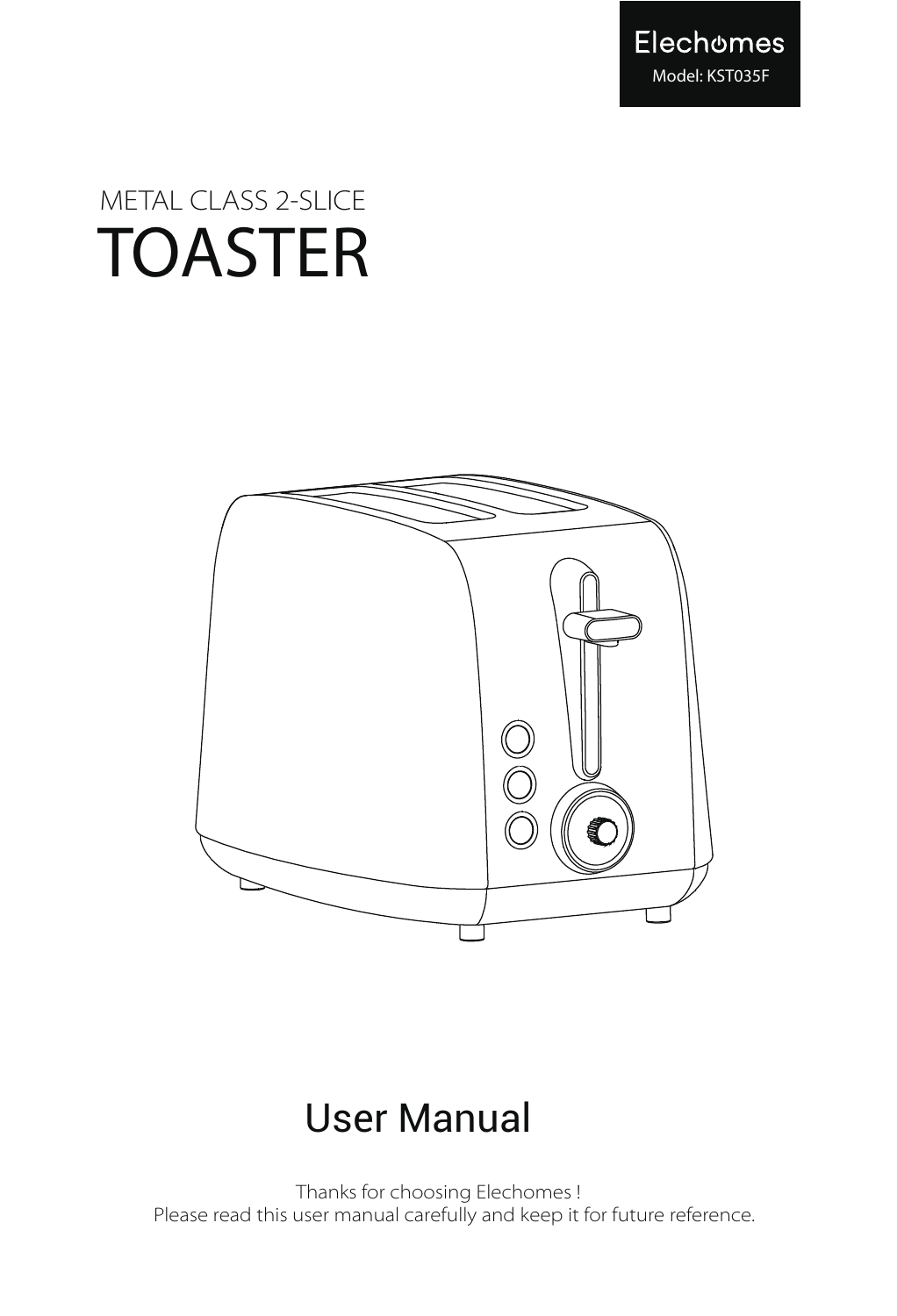### **THANK YOU FOR PURCHASING THE 2-SLICE TOASTER BY ELECHOMES**

Should you have any questions or concerns about your new product, feel free to contact us on Monday-Sunday at 9:00 am-5:00 pm PST via support@elechomes.com. We hope you enjoy your new product!

### **GET LATEST INFO & INSPIRATION**

Find @Elechomes on social media for healthy diet tips, chef's choice recipes, share your life with us.

### **@Elechomes**

#Elechomeslifestyle • #Elechomeslifelover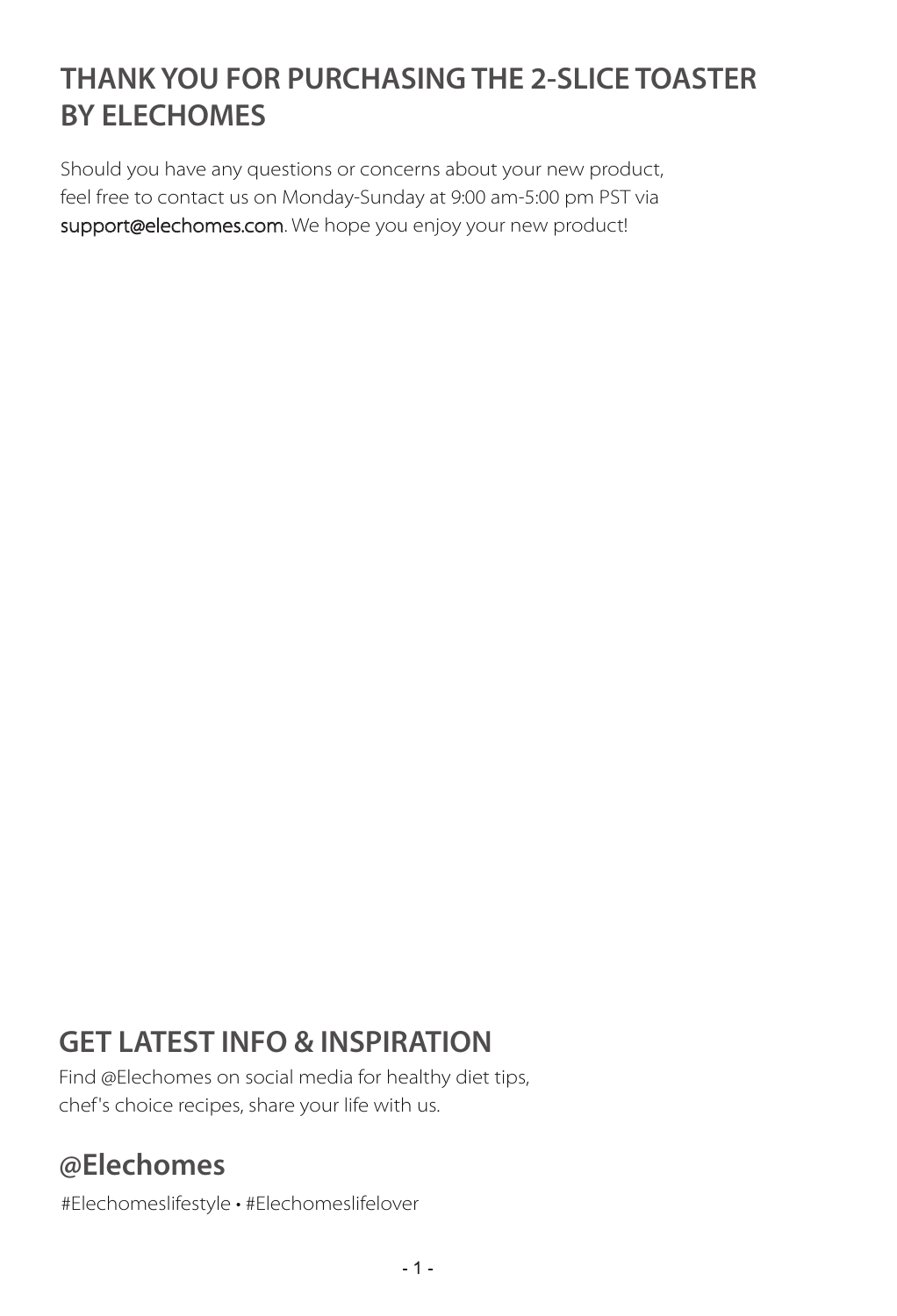## Table of Contents

| Warning |  |
|---------|--|
|---------|--|

- Important Safeguards .......................................4
- Product Introduction ........................................7
- How to Use Your Toaster .................................8
- Toasting Tips ...........................................................10
- Cleaning and Maintenance ........................10
- Troubleshooting ..................................................11
- Warranty Information ......................................12
- Customer Support .............................................13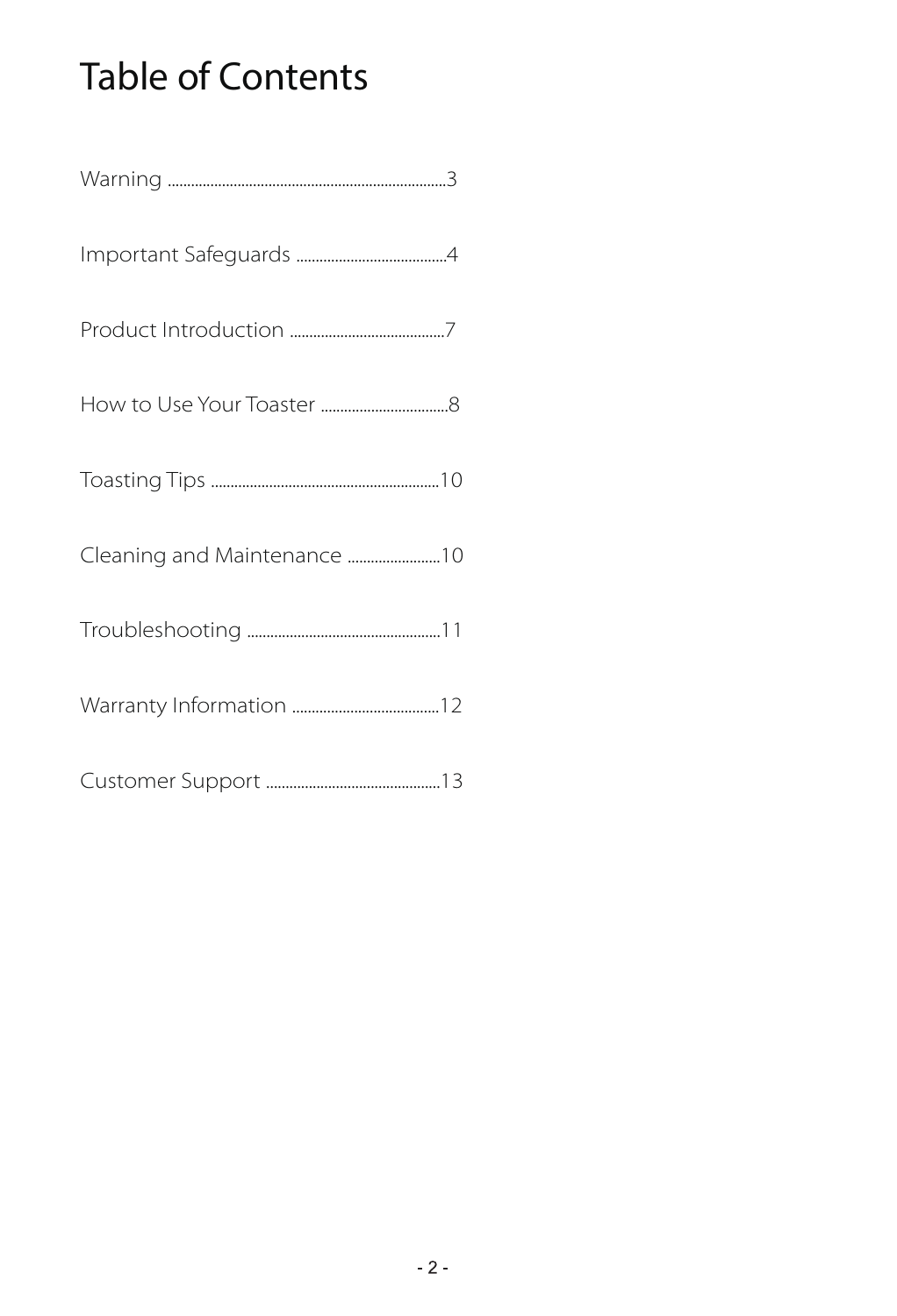### WARNING

#### To reduce the risk of fire:

•Do not operate while unattended.

- Do not use with food that has been spread with butter, jelly, frosting, etc.
- Do not use with rice cakes, fried foods, frozen-prepared foods, or non-bread items.
- Do not use with toaster pastries. Always cook toaster pastries in a toaster oven.
- Do not cover the toaster or use it near curtains, walls, cabinets, paper or plastic products,

cloth towels, etc.

- Closely supervise when used by or near children.
- Do not operate toaster in an enclosed space, such as an appliance cabinet, caddy, garage,

or other storage area.

- To reduce the risk of fire, clean crumb trays regularly.
- Always unplug the toaster when not in use.
- A Failure to follow these instructions may result in death or fire.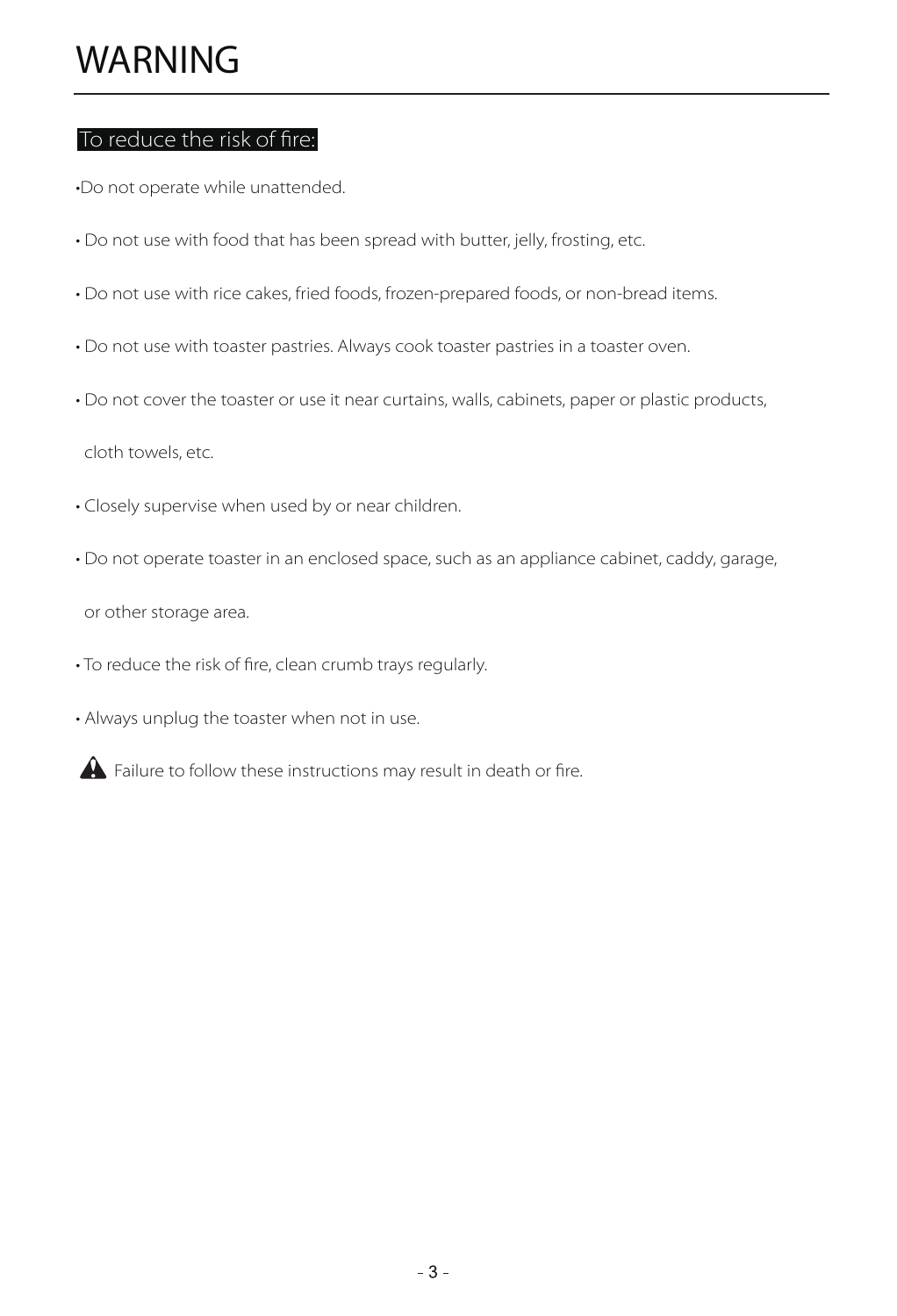### Important Safeguards

WHEN USING ELECTRICAL APPLIANCES, BASIC SAFETY PRECAUTIONS SHOULD ALWAYS BE FOLLOWED, INCLUDING THE FOLLOWING:

1.Read all instructions carefully.

2.This appliance is not intended for use by persons (including children) with reduced physical,

sensory, or mental capabilities, or lack of experience and knowledge, unless they are closely

supervised and instructed concerning use of the appliance by a person responsible for their safety

3.Do not touch the hot surfaces directly. Use the handles or knobs.

4. Do not attempt to dislodge food when toaster is plugged in.

5.To protect against electrical shock, do not place any part of the toaster in water or other liquid. See instructions for cleaning.

6.Always unplug the toaster when not in use and before cleaning. Lay it cool before cleaning or handling.

7.Do not operate any appliance with a damaged cord or plug, or after the appliance has malfunctioned or has been dropped or damaged in any way, or if it is not operating properly. 8.Using the accessory attachments that are not recommended by Elechomes may cause injury. 9.Do not use this toaster for unintended use.

10.Oversize foods, metal foil packages or utensils must not be inserted in the toaster, as they may involve a risk of fire or electric shock.

11.A fire may occur if the toaster is covered or touching flammable materials, such as curtains, draperies or walls when in operation. Do not operate under wall cabinets.

12.Do not attempt to dislodge food when the toaster is plugged into electrical outlet.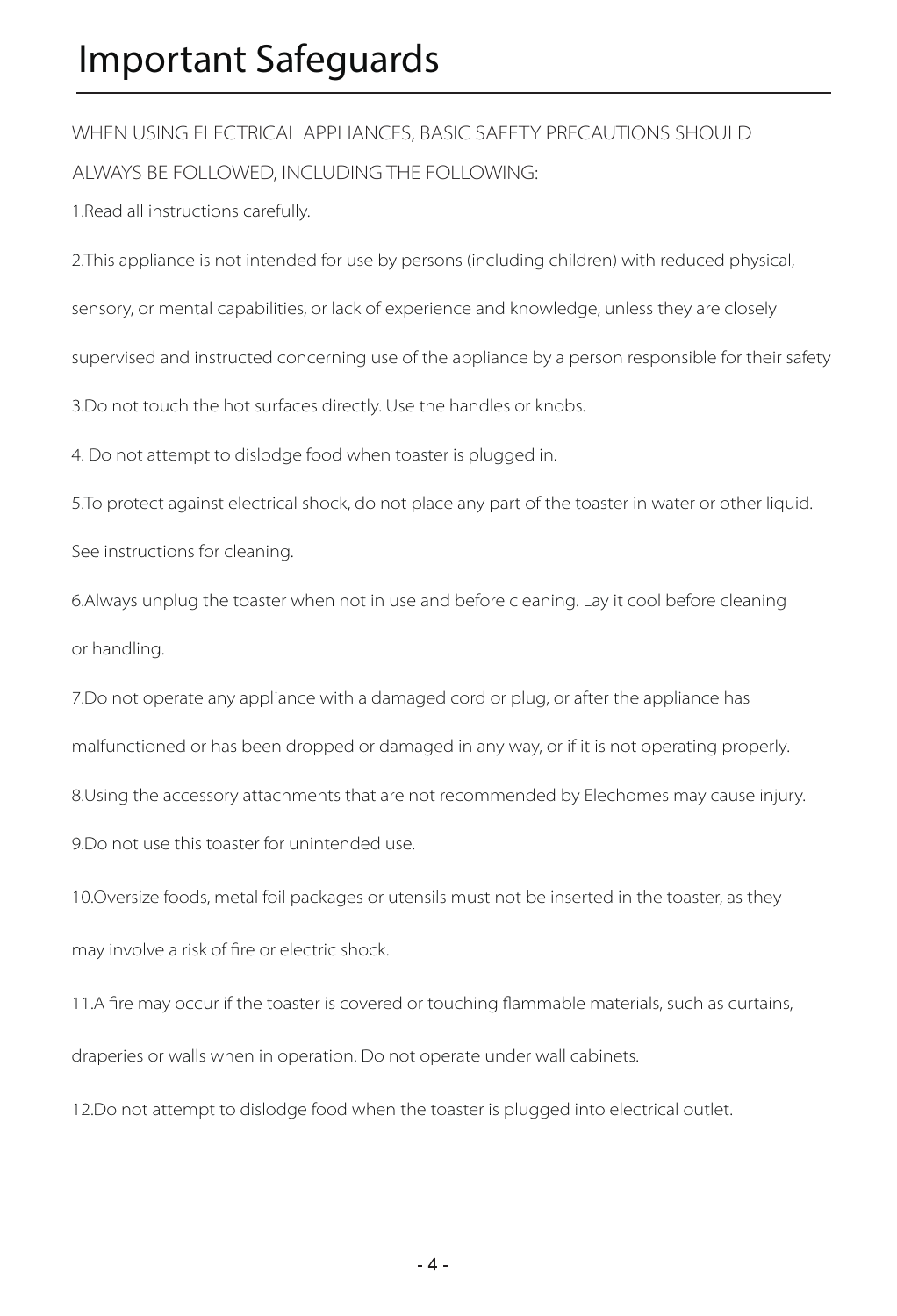13.To avoid the risk of fire, do not leave toaster unattended during use.

14.Always attach the plug to appliance first, and then plug the power cord into the wall outlet.

To disconnect, push the cancel button, then remove plug from wall.

15.Do not place toaster on or near a hot gas or electric burner or in a heated oven.

16.Never use the extension cord with this product.

17.Never allow young children to operate or use it as a toy. Close supervision is necessary when

any appliance is used near children.

18. Keep the appliance and the power cord away liquids.

19.Do not let the power cord hang over the edge of the table or countertop or touch hot surfaces

20.Don't operate the appliance with a damaged cord or plug to ensure the device functions properly.

21.A fire may occur if toaster is covered or touching flammable material, including curtains, draperies,

walls, overhead cabinets, paper or plastic products, cloth towels, and the like, when in operation.

22. Remove the power cord from the electrical outlet when not in use.

23. Just grasp the plug to pull the power cord from electrical outlet for disconnection instead of yanking it.

24.To avoid an electrical circuit overload, do not use another high wattage appliance on the same circuit with this appliance.

25.This product is only for household use.

#### Special Cord Set Instructions:

The length of the cord used on this appliance was selected to reduce the hazards of becoming tangled in or tripping over a longer cord.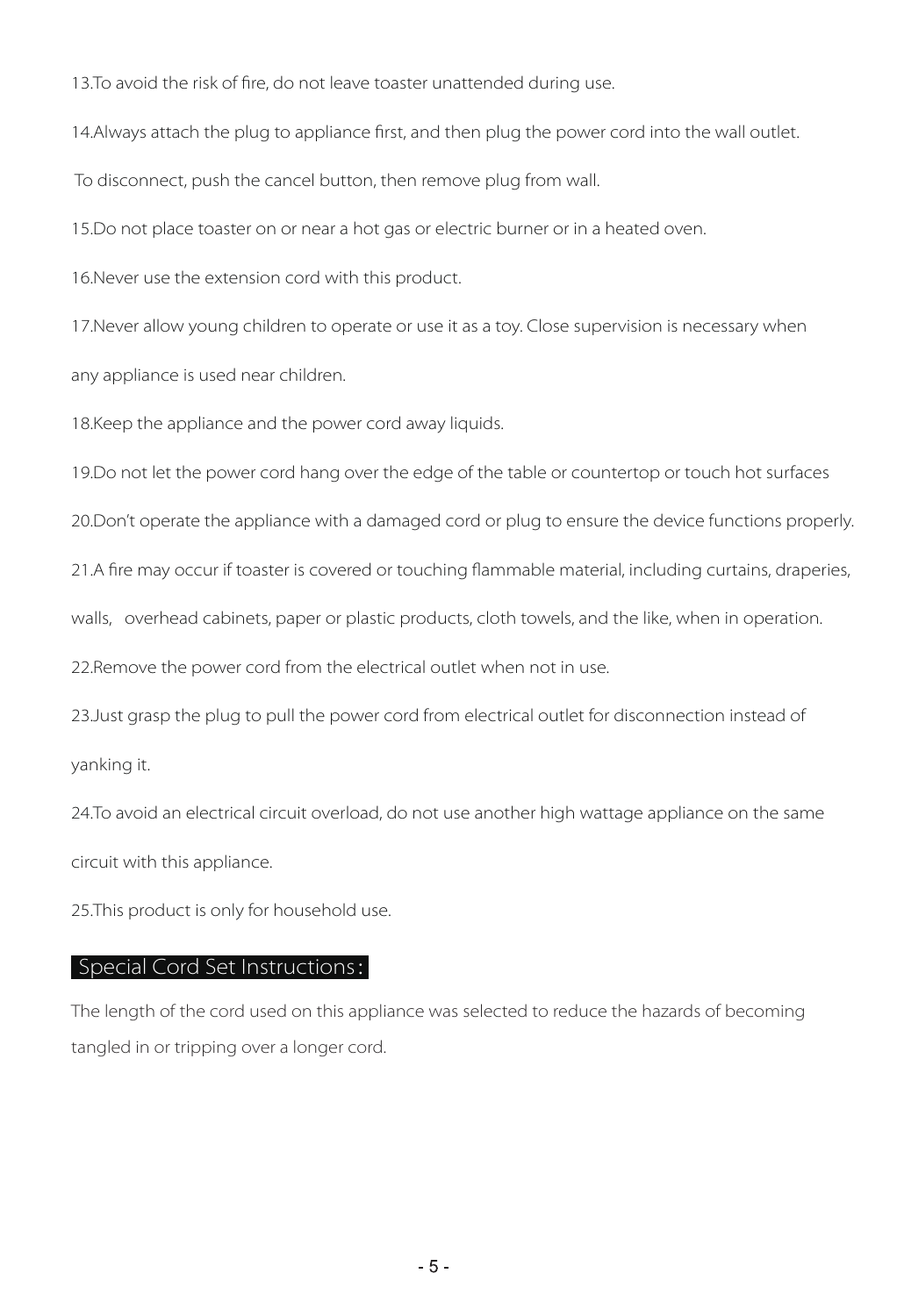If a longer cord is necessary, an approved extension cord may be used. The electrical rating of the extension cord must be equal to or greater than the rating of the appliance. Care must be taken to arrange the extension cord so that it will not drape over the countertop or tabletop where it can be pulled on by children or accidentally tripped over.

NOTE: This appliance has a polarized plug (one blade is wider than the other). As a safety feature, this plug will fit in a polarized outlet only one way. If the plug does not fit fully in the outlet, reverse the plug. If it still does not fit, contact a qualified electrician. Do not attempt to fix it on your own.

### **This device complies with Part 15 of the FCC Rules. Operation is subject to the following two conditions:**

**(1) this device may not cause harmful interference, and (2) this device must accept any interference received, including interference that may cause undesired operation.**

## SAVE THIS INSTRUCTIONS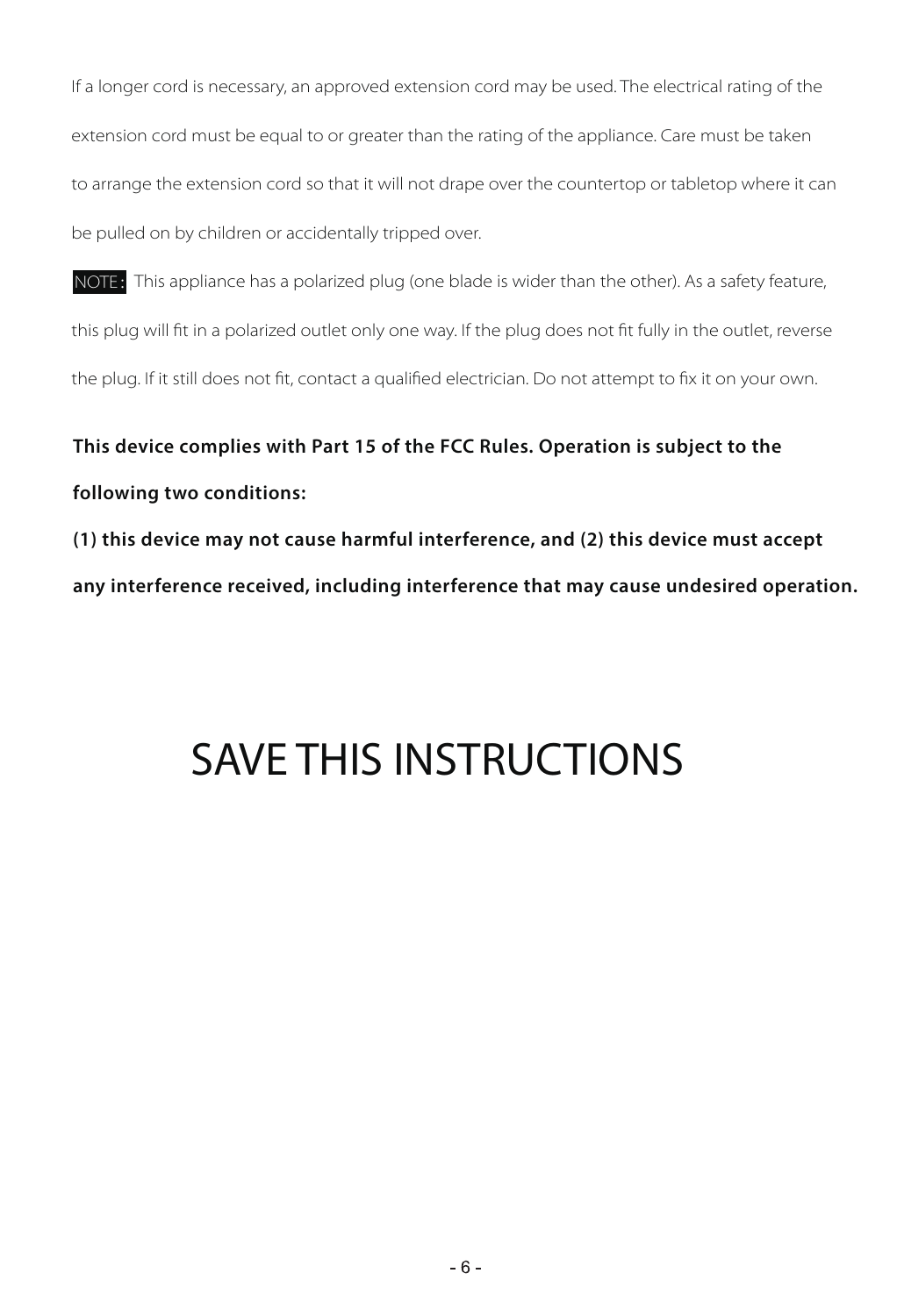

#### 1. Dual Toasting Slots

1 ½-inchs slot toasts a wide variety of breads.

#### 2. Extra-Lift Carriage Control Lever

Bring the toast close to the top of the toaster, making it easy to remove the smallest items.

#### 3. Cancel Button

Interrupt toasting process.

#### 4. Defrost Button

Defrosts and toasts frozen bread. The LED light will be on when selected.

#### 5. Bagel Button

Add extra time to toasting cycle. The LED light will be on when selected.

#### 6. Browning Control

Set desired toast color from light to dark, with seven browning levels.

#### 7. Slide-out Crumb Tray (not shown)

Pull out to clean crumbs that collect in bottom of toaster.

#### 8. Cord Storage (not shown)

Take up excess cord and keeps countertop neat.

#### 9. BPA-Free (not shown)

All the parts that contact with food are BPA-Free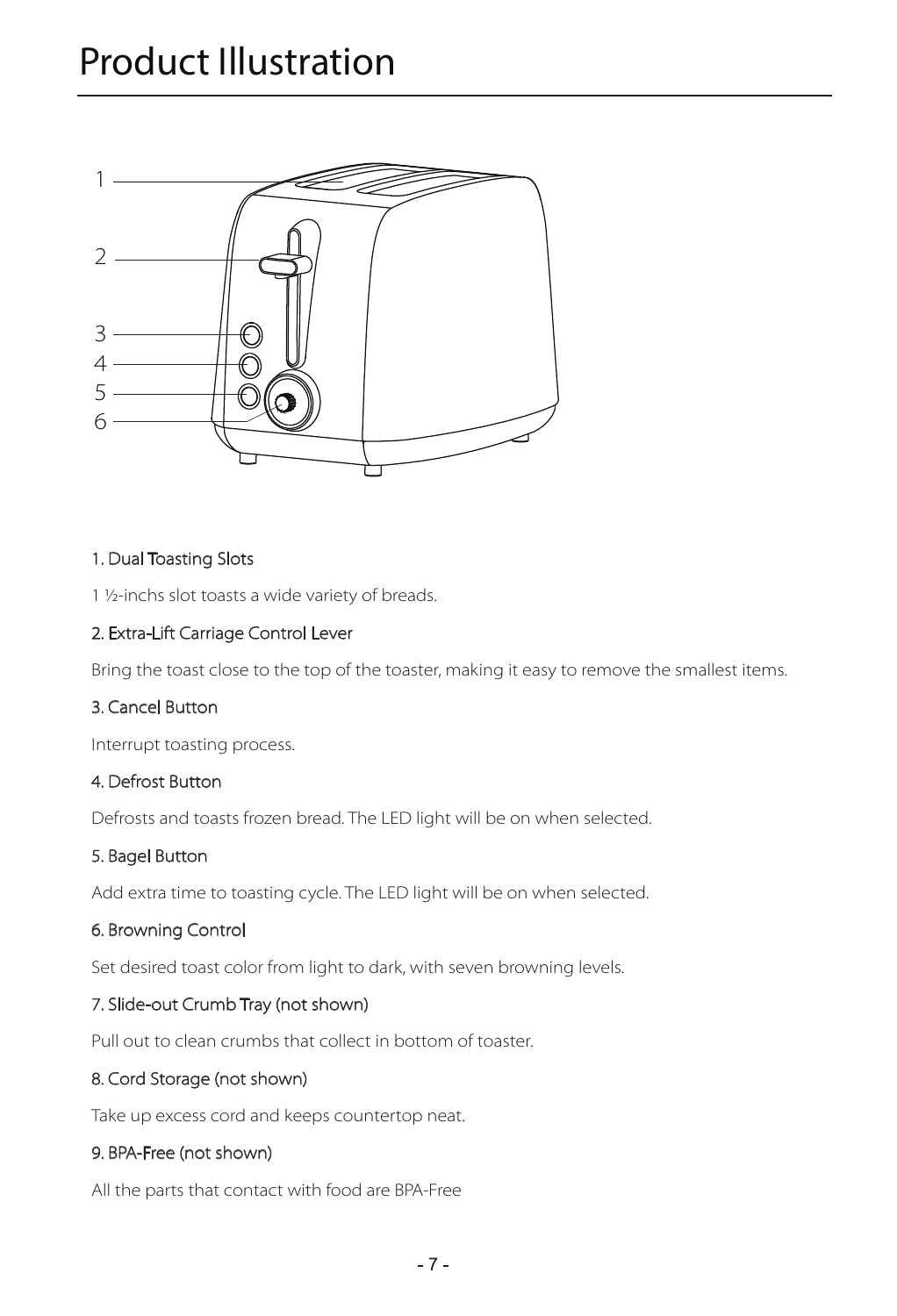### How to Use Your Toaster

- 1. Plug Power cord into outlet.
- 2. Insert Slice(s) of Bread.

Note: Be sure that multiple slices do not overlap and that the carriage is in the up position.

3. Set the Browning Control.

Turn rotary dial to the desired position:

| Dial Setting | Color  |
|--------------|--------|
| $1 - 2$      | Llight |
| $3 - 4$      | Medium |
| $5 - 7$      | Dark   |

#### NOTES:

• The water content of bread varies, which will lead to different baking time.

- For slightly dry bread, use a lower setting than usual.
- For fresh bread or whole-meal bread, use a higher setting than usual.
- For bread with uneven surface (such as English muffins) needs higher baking temperature.
- It takes a long time for sliced bread (including bagels) to finish baking, sometimes even much longer, because more water of the bread need to be evaporated before baking. For thicker bread, it needs baking twice.
- When baking raisins or other bread with fruit on its top, please remove them before putting them into the toaster, which will help prevent fruit chips from falling into the toaster or sticking to the guide wires in the slot.
- 4. To Begin Toasting.

Press the carriage lever until it locks into the down position.

Note: The carriage lever will not latch down unless the toaster is plugged in.

5. To Stop Toasting.

When the toasting cycle is finished, the toast will be raised. If you wish to stop the cycle before it is finished, press the "Cancel" button.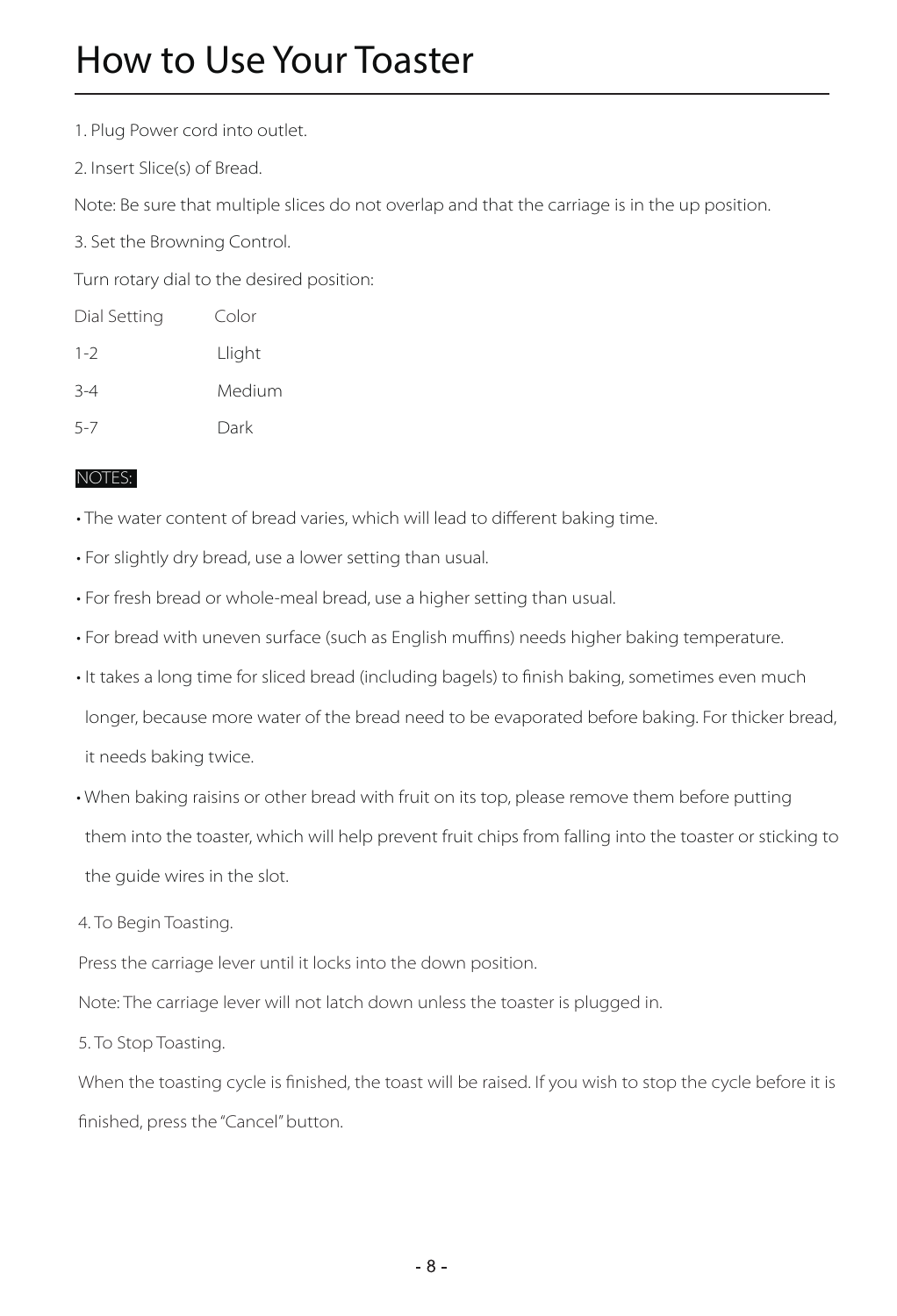#### Defrost Button

The "Defrost" button is designed to first defrost and then toast the bread, which would extend the toasting cycle slightly 1. Insert slice(s) of bread. Be sure that multiple slices do not overlap and the carriage is in the up position. 2. Set the Browning Control. Setting 1-2: For refrigerated breads and thinner frozen items such as frozen pancakes.

Setting 3-4:

For toaster pastries, frozen waffles and (thin) French toast, and refrigerated bagels.

Setting 5-6:

For thicker frozen items such as bagels, hand-cut bread and thick French toast.

3. Press the Carriage control lever until it locks into position.

4. Press the "Defrost" button. The LED indicator light will be on.

To stop cycle:

When the defrost cycle is complete, the toaster will raise the bread. If you wish to stop the

cycle before finishing, press the "Cancel" button to interrupt. After use, unplug the toaster from the lectrical outlet.

#### Bagel Button

The bagel function adds extra time to the toasting cycle to allow

for thicker breads. Before baking, cut each bagel in half.

1. Insert slice(s) of bread.

Be sure that multiple slices do not overlap and the carriage is

in the up position.

2. Press the carriage control lever until it locks into position.

3. Press the "Bagel" button. The LED indicator light will be on.

When the bagel cycle is complete, the toaster will raise the bread.

If you wish to stop the cycle before finishing, press the cancel button to interrupt.

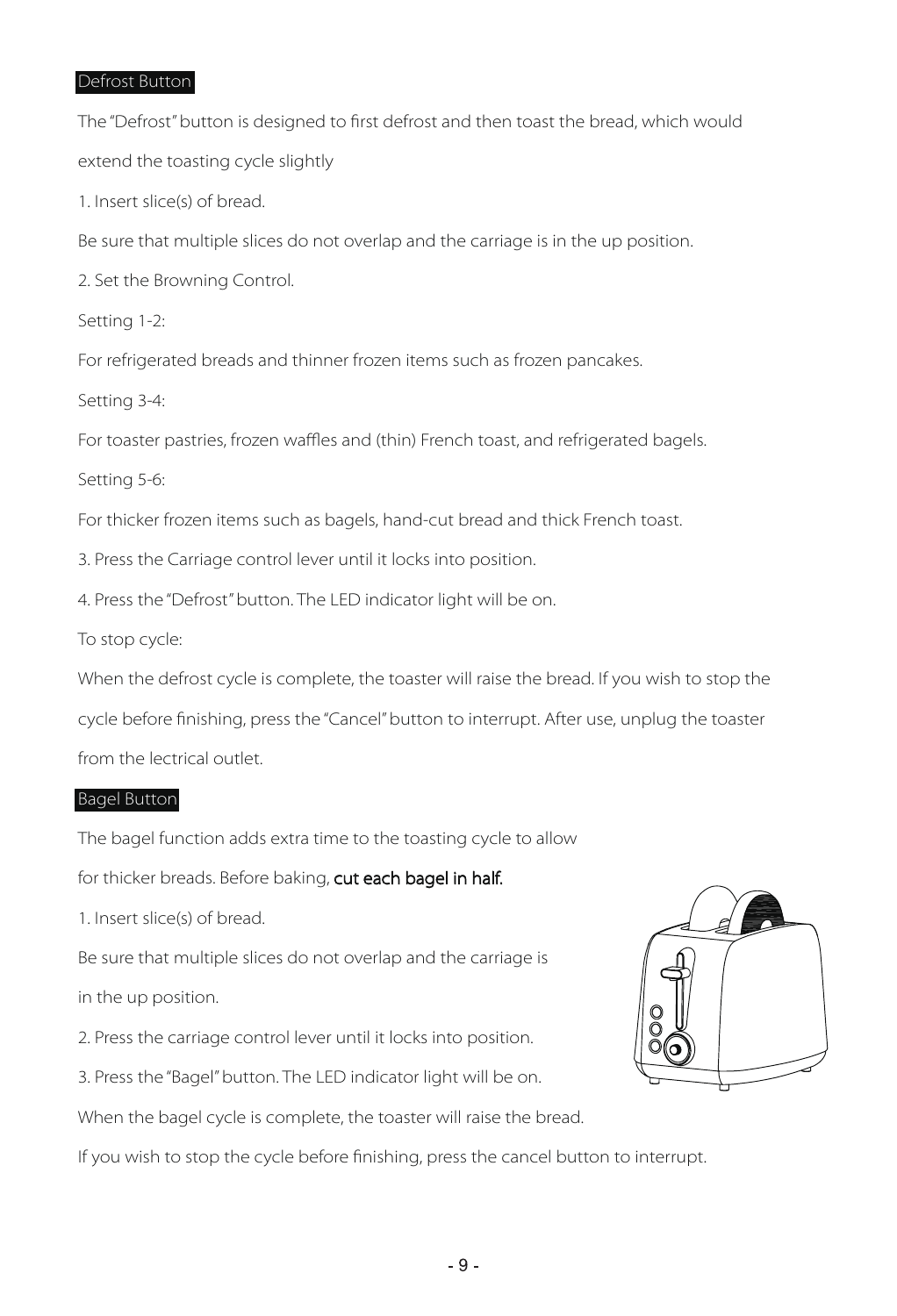## Toasting Tips

- Never put the food into the toasting slot by force. Food should fit freely between the guide wires.
- Do not place buttered breads or pastries with fillings or frostings in the toaster, for this could create a fire hazard.
- Uneven toasting is usually due to bread slices of uneven thickness.
- After use, unplug your toaster from the electrical outlet.

### Cleaning and Maintenance

ACAUTION: Be sure to unplug the power plug. Lay it cool before cleaning or handling.

- 1. Wipe the exterior of the toaster with a damp cloth and wipe it dry. Do not use abrasive cleaners that may scratch the surface of the toaster.
- 2. To remove the crumbs, slide out the crumb tray and discard the crumbs. Wipe the tray clean and replace it. Do not operate the toaster without a crumb tray.
- 3. To remove the remaining bread slices in the toaster, turn the toaster upside down and shake it gently. Do not insert any hard or sharp tools into the groove, otherwise it will damage the toaster and cause safety hazards.
- 4. Do not wind the power cord around the exterior of the toaster. Use the cord storage cleats at the bottom of the toaster to store the power cord.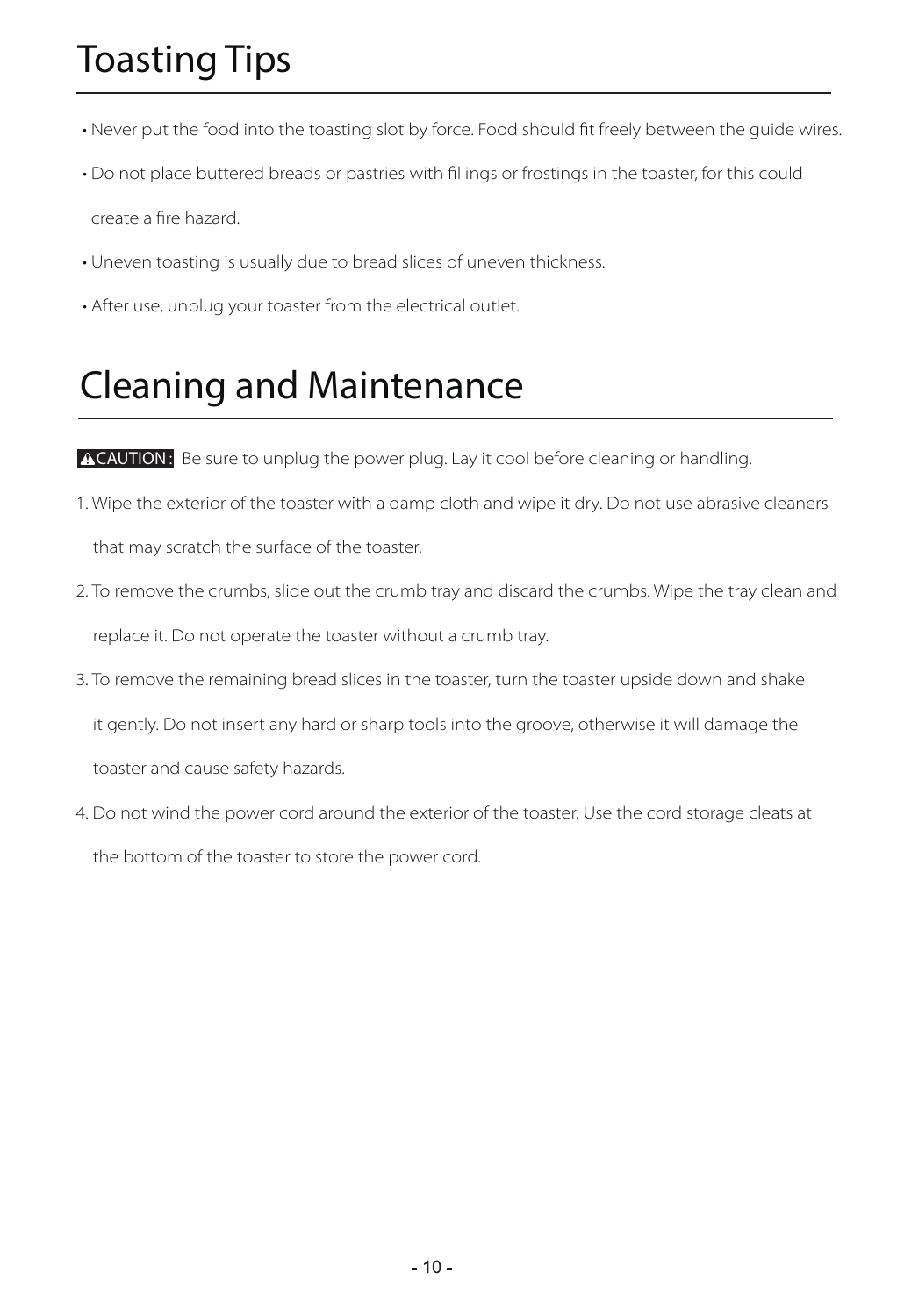## Troubleshooting

| <b>PROBLEMS</b>                                                           | <b>POSSIBLE REASONS</b>                                                                                   | <b>SOLUTIONS</b>                                                                                                                              |
|---------------------------------------------------------------------------|-----------------------------------------------------------------------------------------------------------|-----------------------------------------------------------------------------------------------------------------------------------------------|
| The carriage control<br>lever cannot be locked<br>into position.          | 1. The toaster is unplugged.<br>2. Carriage control lever is damaged.                                     | • Plug in the toaster.<br>• Contact the customer service of Elechomes.                                                                        |
| There is smoking,<br>scorching and fire<br>when baking.                   | There is butter, jelly,<br>frosting etc. on the bread.                                                    | Clean the machine; do not use bread or<br>other food coated with butter, jelly,<br>frosting, etc.                                             |
| Uneven baking.                                                            | The bread is not cut in even<br>thickness.                                                                | Use bread slices of even thickness.                                                                                                           |
| Bread or other food<br>cannot be raised<br>automatically after<br>baking. | The food is too thick or the bread<br>slices overlap, which is stuffed into<br>the touring slot by force. | •Use bread or food of even thickness.<br>Foods should fit freely between the<br>quide wires.<br>-Be sure that multiple slices do not overlap. |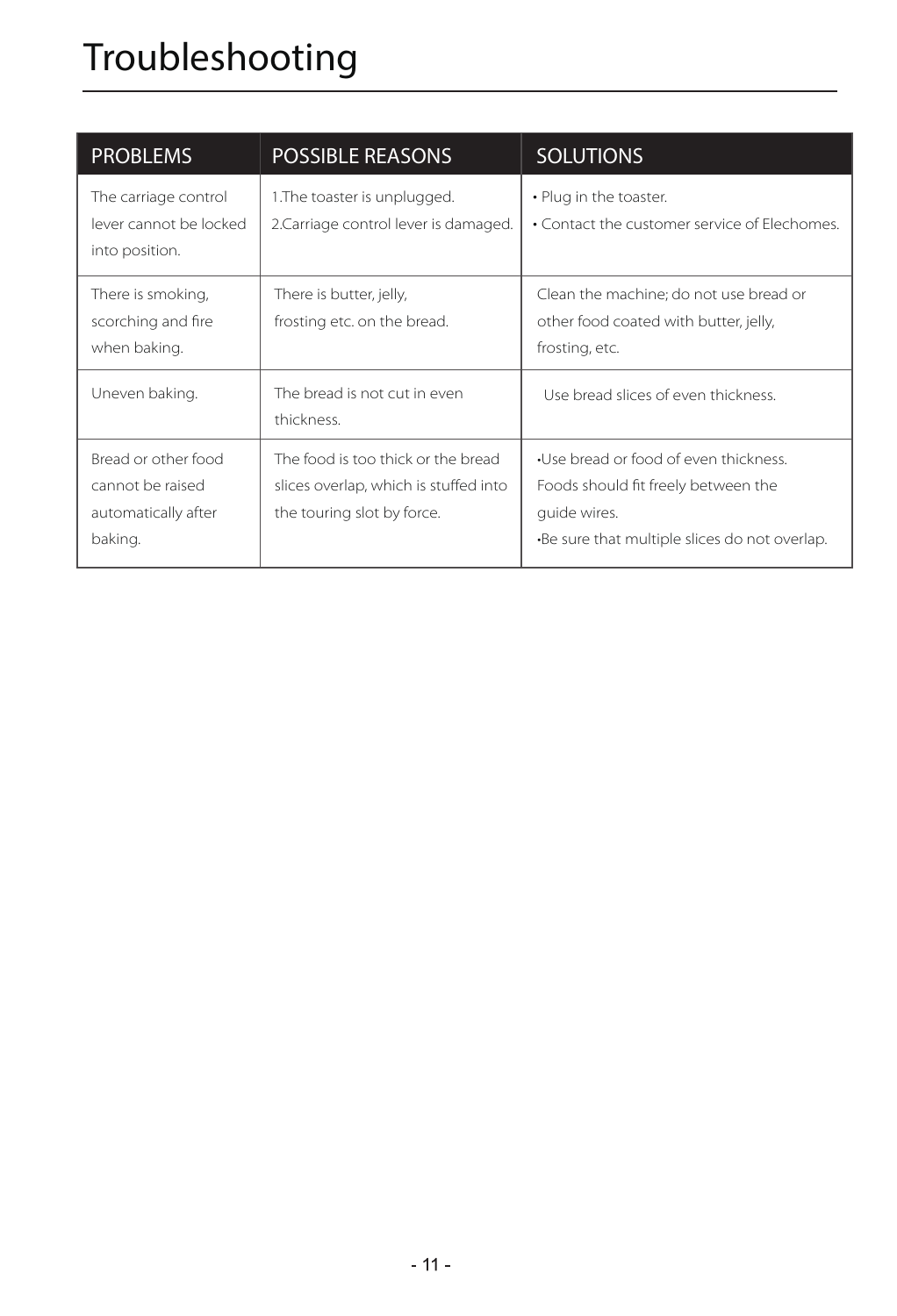## Warranty Information

| <b>Product Name</b>                                                                                   | Toaster   |  |  |
|-------------------------------------------------------------------------------------------------------|-----------|--|--|
| Model Name                                                                                            | KST035F   |  |  |
| Default Warranty Period                                                                               | 18-months |  |  |
| For your own reference, we strongly recommend that you record your order number and date of purchase. |           |  |  |
| Date of Purchase                                                                                      |           |  |  |
| Order Number                                                                                          |           |  |  |

#### TERMS & POLICY

The Elechomes products are premium in material, craftsmanship and service. They are effective from the date of purchase.

Elechomes will replace defective products based on eligibility. Refunds are available to the original purchasers of our products within the first 30 days of purchase. This warranty extends only to personal use instead of commercial, rental, or any other uses in which the product is not intended for. Each product has no other warranties other than the already provided warranties.

This warranty is non-transferable. Elechomes is not responsible for any damages, losses or inconveniences caused by equipment's failure, user's negligence, user's abuse, or improper operation that does not follow the included user manual.

#### This warranty does not apply to the following situations:

- Damage due to abuse, accident, alteration or vandalism.
- Improper or inadequate maintenance.
- Damage in return transit.
- Unsupervised use by children under 18 years old.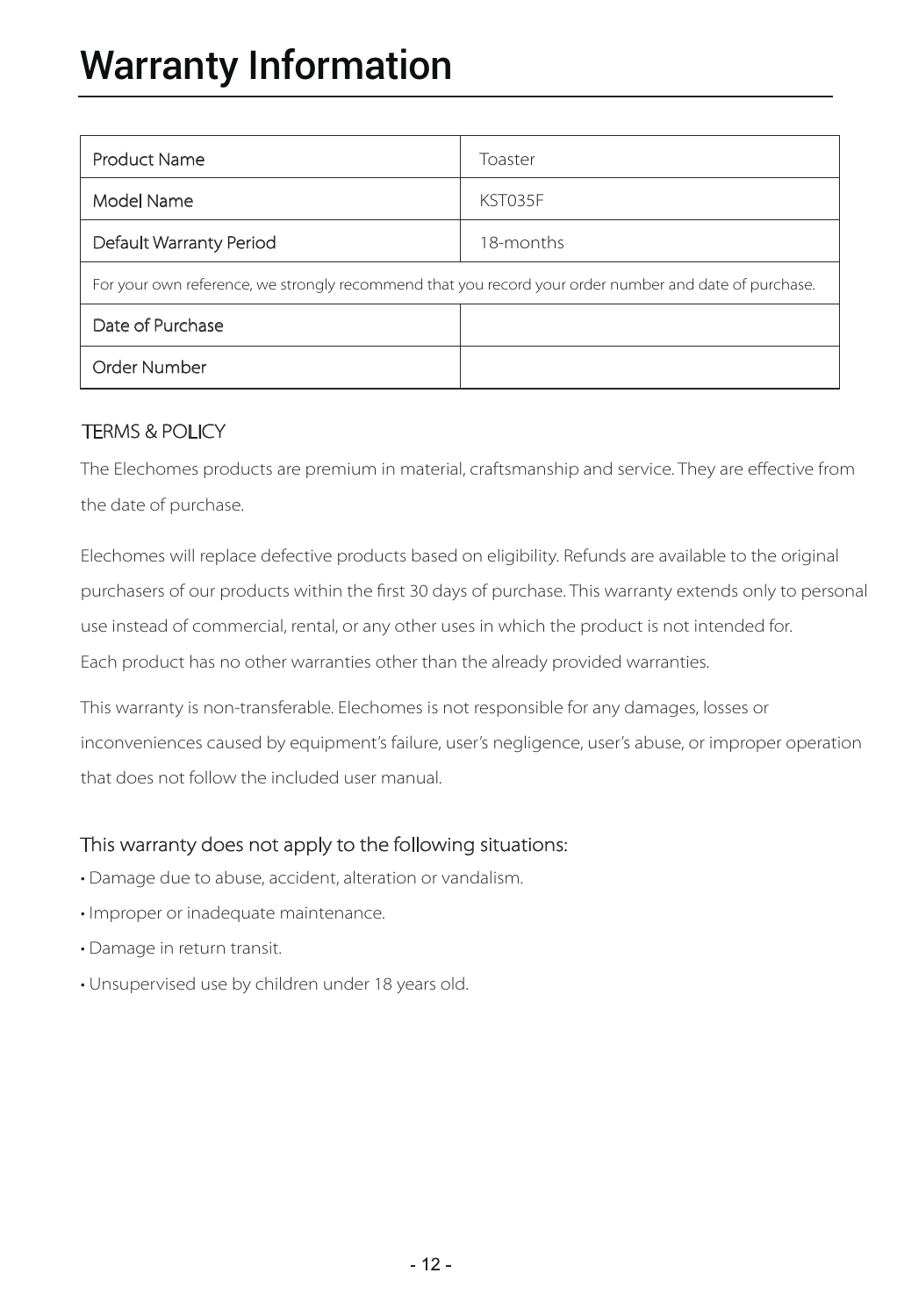Elechomes and its subsidiaries are only responsible for damages caused by the intended use or as instructed in the user manual. Some states do not allow this exclusion or limitation of incidental or consequential losses so the above disclaimer may not apply to you. This warranty gives you specific legal rights and you may also have other rights which may vary from state to state.

#### All expressed and implied warranties, including the warranty of merchantability, are limited to

#### the period of the limited warranty.

#### Additional 6-month Warranty:

You can enjoy additional 6-month warranty. Just log onto www.elechomes.com/support/warranty and enter your order number (i.e. Amazon ) within the first 14 days of purchase to register your new product for the extended warranty.

If you are unable to provide the order number for your product, please type a short note in the order number field along with the date you received your product.

#### Defective Products & Returns:

Should your product prove defective within the specified warranty period, please contact the Customer Support via support@elechomes.com with your invoice and order number. Once our Customer Support team has approved your request, please return the product with a copy of your invoice and order number.

## **Customer Support**

Your satisfaction is our goal! Should you encounter any issues or have any questions about your new product, feel free to contact our Customer Support Team on Monday-Sunday at 9:00am-5:00pm PST via support@elechomes.com.

\* Please have your order invoice and order number ready before contacting Customer Support.